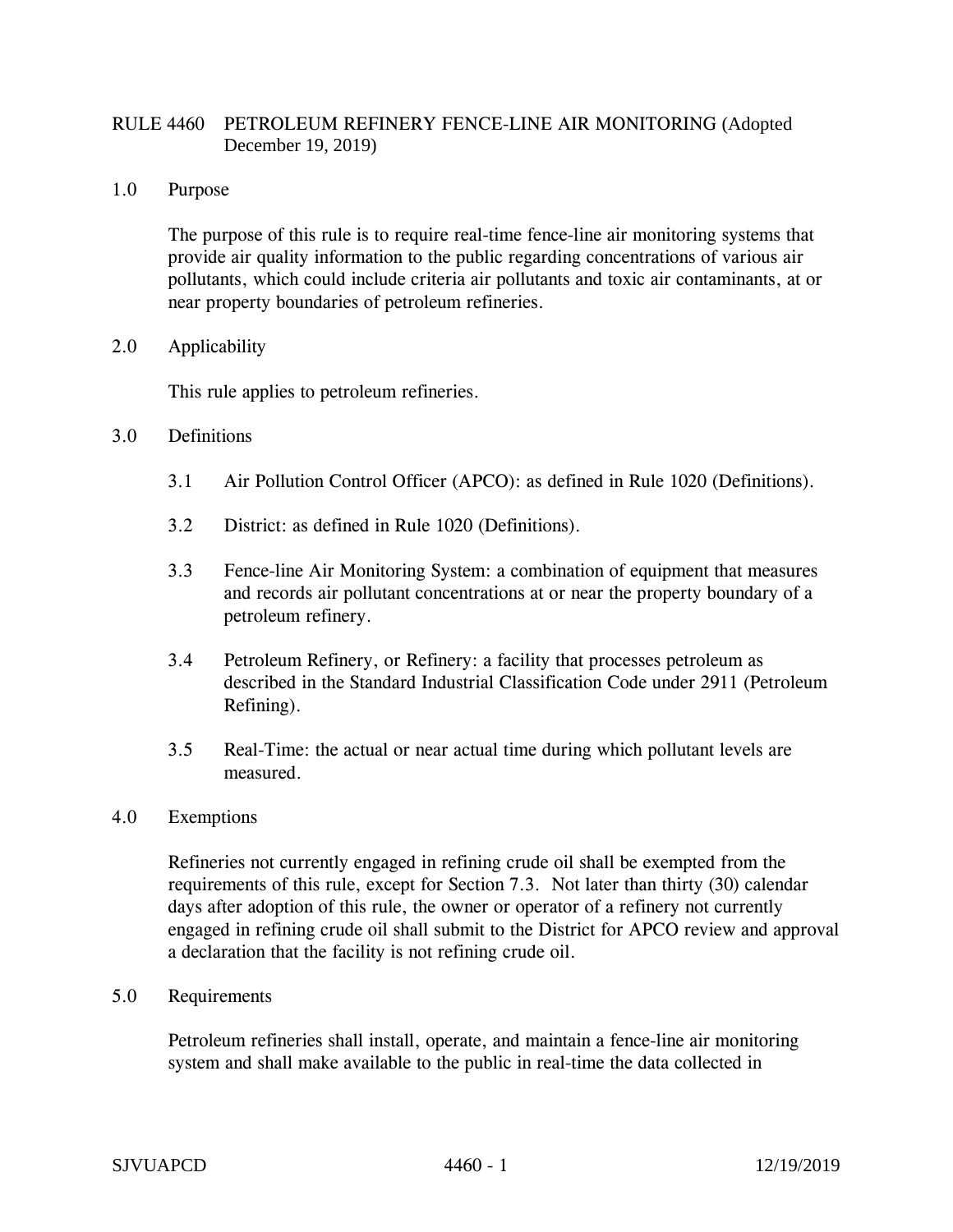accordance with the District approved fence-line air monitoring plan as required in Section 6.0.

- 6.0 Fence-line Air Monitoring Plan
	- 6.1 No later than July 1, 2020, the owner or operator of a petroleum refinery shall submit to the APCO a written fence-line air monitoring plan for establishing and operating a real-time fence-line air monitoring system.
	- 6.2 The fence-line air monitoring plan shall provide the following detailed information:
		- 6.2.1 Equipment to be used to continuously monitor, record, and report air pollutant concentrations for the pollutants specified in Table  $1 -$ Equipment and Air Pollutants to be Considered in Air Monitoring Plan in real-time, at or near the property boundary of the petroleum refinery;
		- 6.2.2 Siting and equipment specifications;
		- 6.2.3 Equipment to be used to measure and continuously record wind speed and wind direction data within the boundaries of the petroleum refinery;
		- 6.2.4 Procedures for air monitoring equipment maintenance and failures must be addressed in the plan, including:
			- 6.2.4.1 Routine maintenance requirements and timelines for performing required periodic maintenance on the fence-line air monitoring equipment;
			- 6.2.4.2 Length of time that fence-line air monitoring equipment will not be operating during routine maintenance activities; and
			- 6.2.4.3 Temporary air monitoring measures that will be implemented in the event of an equipment failure or during routine maintenance activities and used until the fence-line air monitoring system is restored to normal operating conditions.
		- 6.2.5 Procedures for implementing quality assurance by a qualified independent party, including quality control and audits of the fence-line air monitoring systems;
		- 6.2.6 Procedures for implementing the fence-line air monitoring plan, including, information pertaining to the installation, operation,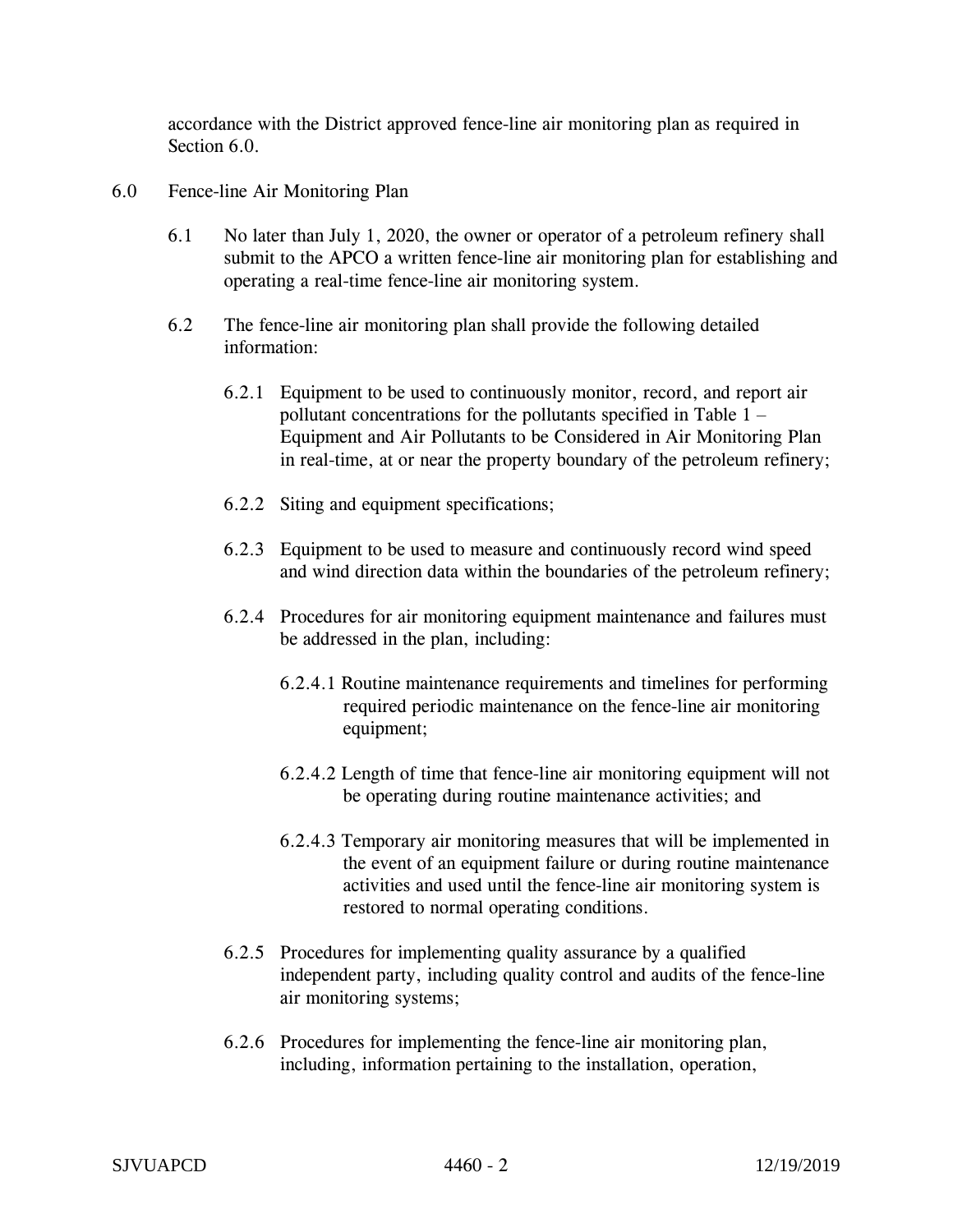maintenance, and quality assurance, for the fence-line air monitoring system;

- 6.2.7 Methods and timeframe for dissemination of data collected by the equipment specified in Subsections 6.2.1 and 6.2.3 to the public, local response agencies, and the District.
- 6.3 The fence-line air monitoring plan required by Section 6.1 shall address realtime air monitoring for pollutants released due to petroleum refinery-related processes, and should reference the most recent Office of Environmental Health Hazard Assessment refinery-related monitoring guidance. Pollutants to be considered in the fence-line air monitoring plan shall include pollutants specified in Table 1. Should owner or operator of a petroleum refinery propose to not monitor one or more of the specified pollutants in Table 1, sufficient justification shall be included in the proposed fence-line air monitoring plan.

| Petroleum Refinery<br>Capacity<br>(barrels per day) | <b>Equipment for Fence-line</b><br>Air Monitoring System | Pollutants to be Considered<br>in Monitoring Plan                                                                                                                                                                                                                                                |
|-----------------------------------------------------|----------------------------------------------------------|--------------------------------------------------------------------------------------------------------------------------------------------------------------------------------------------------------------------------------------------------------------------------------------------------|
| Less than $40,000$                                  | Point monitoring or open<br>path system                  | Sulfur dioxide, hydrogen<br>sulfide, BTEX compounds<br>(benzene, toluene,<br>ethylbenzene and xylene)                                                                                                                                                                                            |
| $40,000$ or greater                                 | Open path system and<br>point monitoring as<br>needed    | Sulfur dioxide, nitrogen<br>oxides, total VOCs, BTEX<br>compounds (benzene, toluene,<br>ethylbenzene and xylene),<br>formaldehyde, acetaldehyde,<br>acrolein, 1,3 butadiene,<br>styrene, hydrogen sulfide,<br>carbonyl sulfide, ammonia,<br>hydrogen cyanide, hydrogen<br>fluoride, black carbon |

Table 1: Equipment and Air Pollutants to be Considered in Fence-line Air Monitoring Plan

- 6.4 The owner or operator of a petroleum refinery shall submit an updated fenceline air monitoring plan to the APCO as follows:
	- 6.4.1 Ten (10) calendar days after the date of any unplanned facility, equipment, process or administrative modification that could result in changes to an approved fence-line air monitoring plan.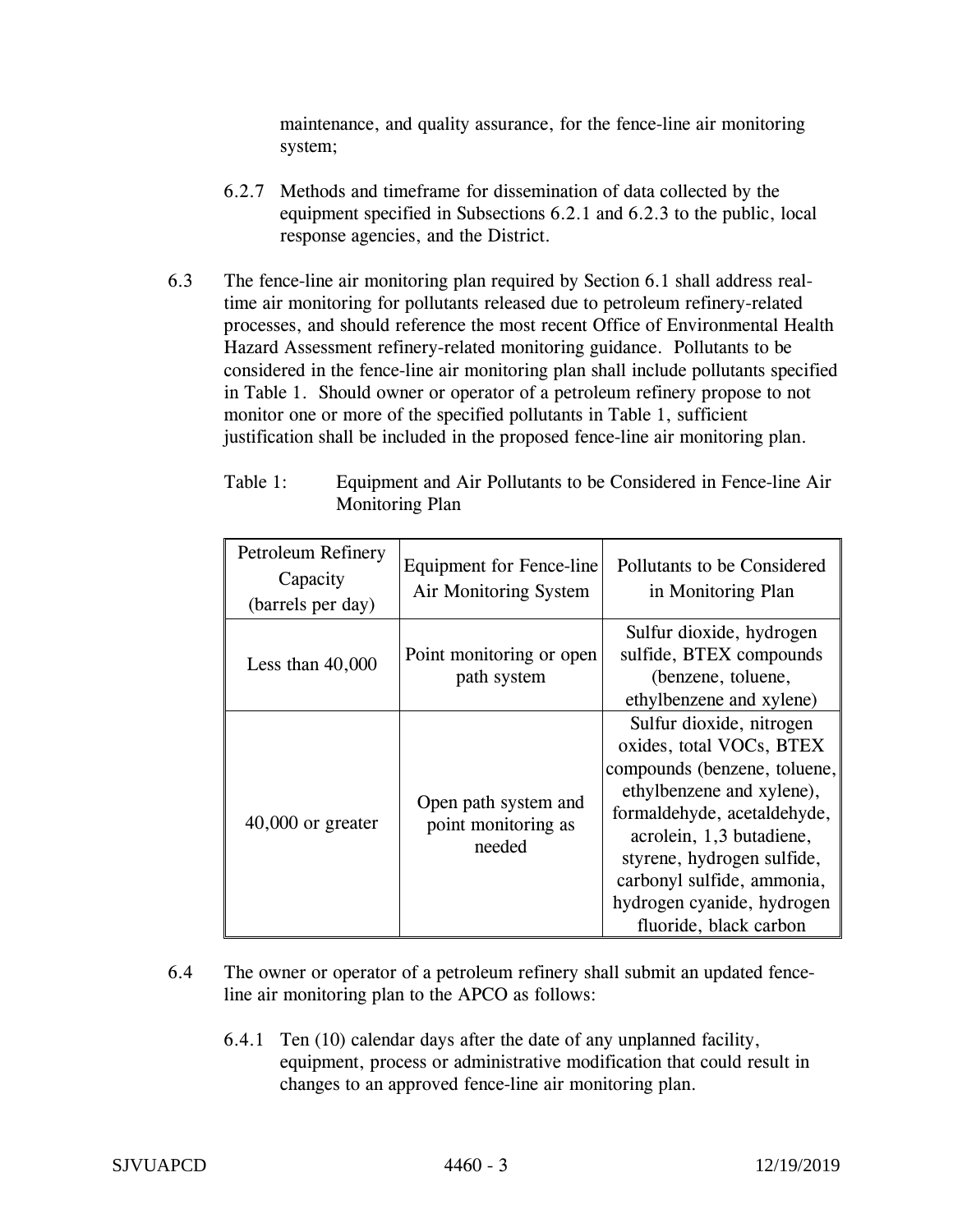- 6.4.2 Forty-five (45) calendar days before the date of implementation of any planned facility, equipment, process or administrative modification that could result in changes to an approved fence-line air monitoring plan.
- 6.4.3 Sixty (60) calendar days after the date of receiving information that an approved fence-line air monitoring plan does not adequately measure one or more pollutant(s) identified in Table 1 that are emitted from the petroleum refinery.
- 6.4.4 Failure to comply with the requirements of Subsections 6.4.1 through 6.4.3 shall result in revocation of an approved fence-line air monitoring plan. Thirty (30) calendar days after revocation of an approved fenceline air monitoring plan, the owner or operator of a petroleum refinery shall submit a new fence-line air monitoring plan to the APCO pursuant to Sections 6.2 and 6.3. The updated fence-line air monitoring plan shall not be subject to the implementation schedule in Section 7.0. An updated implementation schedule subject to approval by the APCO shall be included in the new fence-line air monitoring plan but in no case shall implementation exceed 180 calendar days.
- 6.5 The owner or operator of a petroleum refinery may include the use of emerging technologies in a fence-line air monitoring plan that is compliant with the requirements of this rule.
- 7.0 Fence-line Air Monitoring Implementation Timeline Requirements
	- 7.1 The owner or operator of an existing petroleum refinery shall complete installation and begin operation of a real-time fence-line air monitoring system within 365 calendar days of District approval of proposed monitoring plans.
	- 7.2 The owner or operator of a refinery with the capacity to process less than 40,000 barrels per day that subsequently increases processing capacity to greater than or equal to 40,000 barrels per day must submit an amended fence-line air monitoring plan in accordance with Section 6.0 at least six (6) months prior to increasing processing capacity. The owner or operator of the facility must complete installation and begin operation of a real-time fence-line air monitoring system in accordance with the approved fence-line air monitoring plan prior to increasing petroleum processing activities.
	- 7.3 The owner or operator of a refinery not currently engaged in refining crude oil must submit a proposed fence-line air monitoring plan at least six (6) months prior to planned recommencement of refining operations. The owner or operator of the facility must complete installation and begin operation of a realtime fence-line air monitoring system in accordance with the approved fence-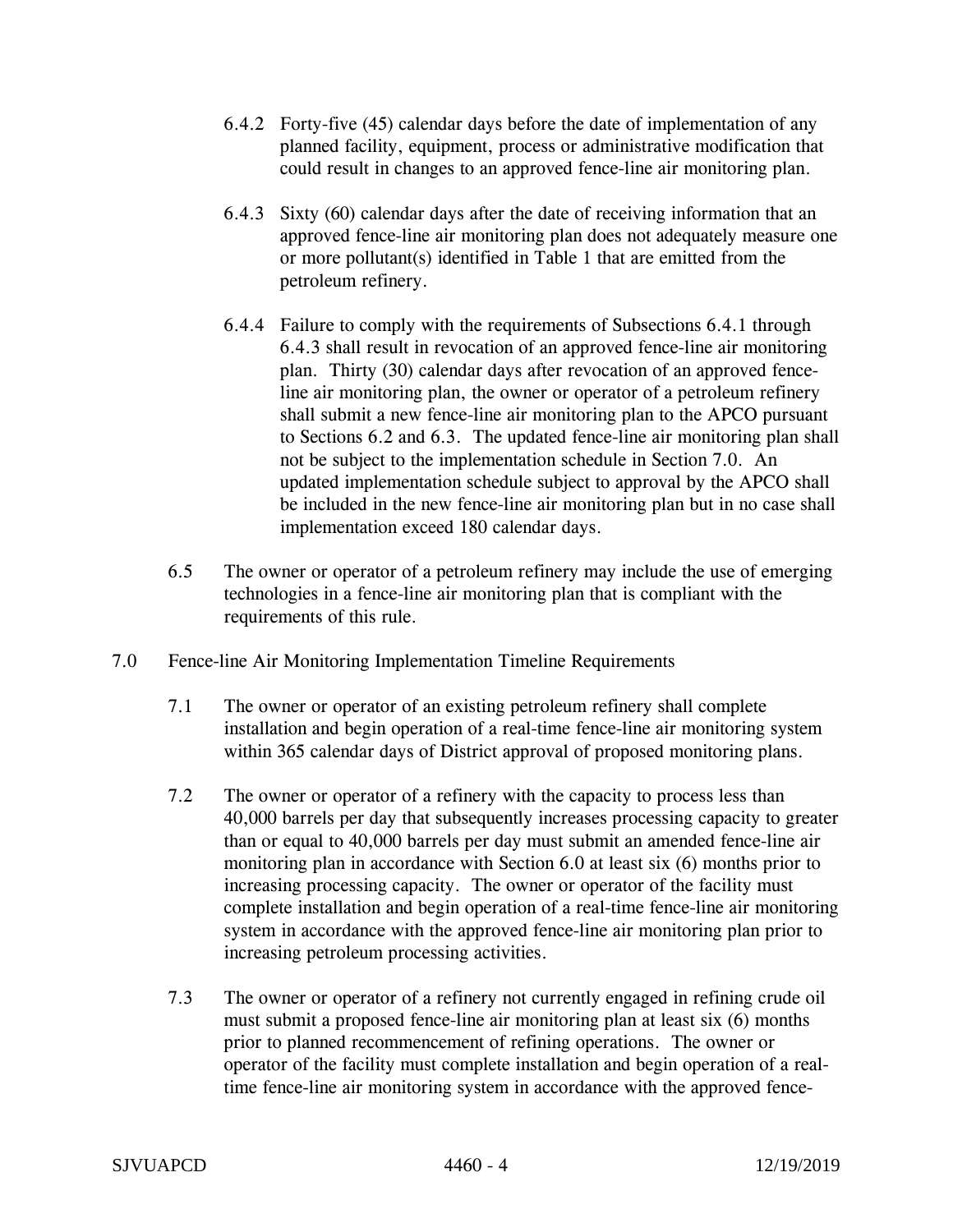line air monitoring plan prior to recommencement of petroleum refining activities.

- 7.4 Refinery facilities that cease to engage in refining crude oil shall notify the District in writing at least thirty (30) calendar days prior to ceasing petroleum refinery operations if fence-line air monitoring is also to be suspended or terminated.
- 8.0 Refinery Fence-line Air Monitoring Plan Review Process
	- 8.1 The APCO shall notify the owner or operator in writing whether the fence-line air monitoring plan is approved or disapproved. Determination of approval status for the fence-line air monitoring plan shall be based on, at a minimum, submittal of information that satisfies the criteria in Section 6.0.
		- 8.1.1 If disapproved, the owner or operator shall revise and resubmit the fence-line and air monitoring plan within thirty (30) calendar days after notification of disapproval of the plan. The resubmitted plan shall include any information necessary to address deficiencies identified in the disapproval letter.
		- 8.1.2 The APCO shall either approve the revised and resubmitted fence-line air monitoring plan or modify the plan and approve it as modified.
	- 8.2 A fence-line air monitoring plan that is submitted pursuant to the requirements of Section 6.0 shall be made available, by the APCO, for public review no less than thirty (30) calendar days prior to approval.
- 9.0 Reporting

Owners or operators subject to Section 5.0 shall submit a written report for each calendar quarter to the District. The quarterly report shall include the time and date of each period during which the fence-line air monitoring system was inoperative and the nature of system repairs and adjustments. The report is due by the 30th calendar day following the end of the calendar quarter.

10.0 Recordkeeping

The owner or operator of a petroleum refinery shall maintain onsite records of all information, required under this rule for at least five (5) years and shall make the information readily available to the District upon request.